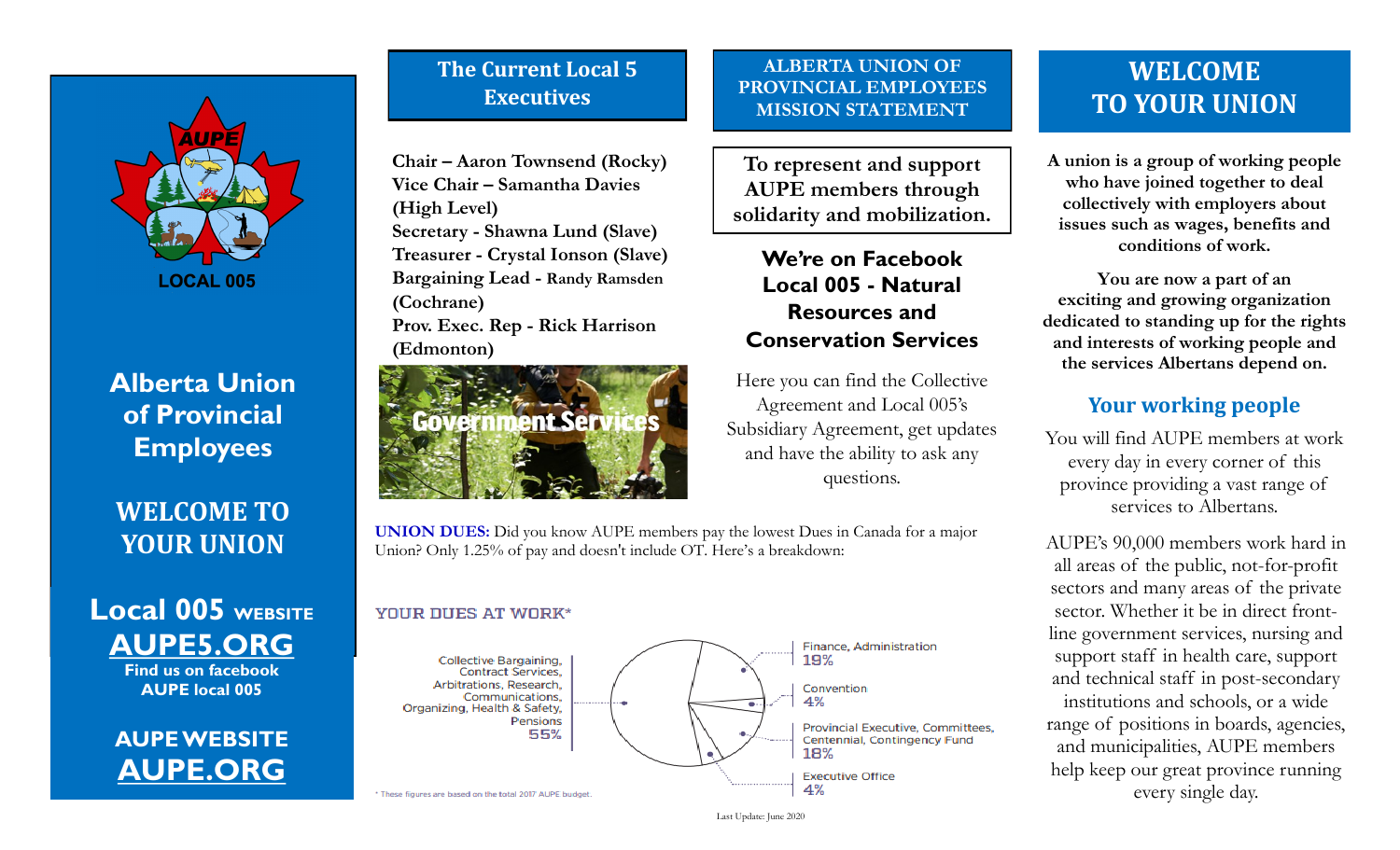#### HOW YOU ELECT YOUR UNION REPRESENTATIVES



#### AUPE is divided into four sectors:

**Government Services Approximately** 22,000 of AUPE's members are direct employees of the Government of Alberta.

Health Care The approximately 54,000 members of the health care sector are employed by Alberta Health Services, as well as continuing care employers in the public, non-for-profit and private sectors.

**Education** Approximately 11,000 AUPE members work as non-academic staff for Alberta universities, technical institutes, community colleges and school districts.

**Boards, Agencies and Local Government** About 4,000 AUPE members are employed by boards, agencies and local governments.

### **Member Resource Number 1-800-232-7284 Mon-Friday 8:30-4:30**

### Where we fit within the Union

- **Forest Protection**
- **Resource Management**
- **Operations Management**
- **Parks**
- **Fish and Wildlife**

**Local 005** is made up of over **1300** employees from the Alberta Government working in the Natural Resources and Conservation field.

#### Membership in the Union

**What is a Grey Card?**  A Grey Card is your membership card with your member number. This number doesn't expire and will be remain the same even if you are a seasonal worker. If you do not have a card you can go to AUPE.org and click on the banner to sign up or call the Member Resource Number

#### **Your voice at work**

AUPE is a strong and vibrant organization that stands up for its members.

When your safety and rights at work are threatened, AUPE will be there, protecting and representing you on your worksite.

When it comes time to bargain a collective agreement with your employer, AUPE will be there, helping you get fair compensation and benefits.

### **Membership Discounts**

#### Show your AUPE Membership card and **take advantage of hundreds of member discounts!**

For a complete list of discounts such as insurance, travel, fitness, go to <https://www.aupe.org/member-resources/discounts>

#### **Strength in numbers**

AUPE's strength and success is due to its large and active membership, working alongside dedicated leaders, activists, union stewards and AUPE's professional staff.

You will have many opportunities to get involved with your union as much as you want to, whether it is at your worksite, your chapter or local, or through union education programs.

The support and involvement of members like you is what makes AUPE the strong, democratic organization it is today. Our strength in numbers has enabled AUPE to be a powerful voice on issues that matter to working people.

This is AUPE. Welcome to your union. We look forward to working with you!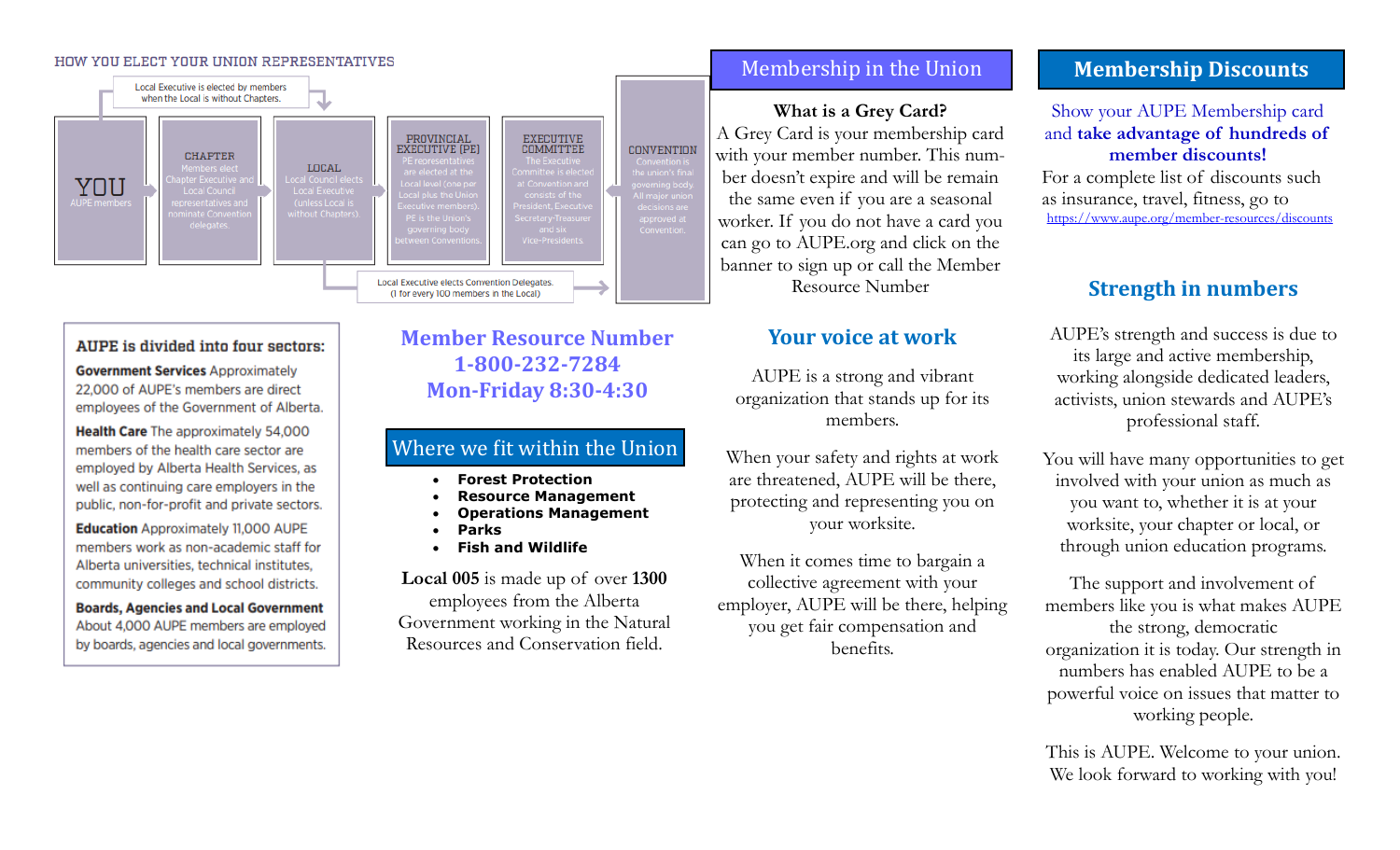### **AREA COUNCILS**

#### **The FUN side of AUPE**

Membership in AUPE benefits our families and communities in more ways than one. Area Councils are set up geographically to organize family-oriented union social events throughout the year.

Throughout the province, Area Councils organize events such as curling bonspiels, Christmas parties and picnics, and provide access to discounted products and services such as movie tickets for members



AUPE has 13 standing committees which deal with concerns and interests of AUPE members. Any member can apply to be on committee for a 2 year term.

\_\_\_\_\_\_\_\_\_\_\_\_\_\_\_\_\_\_\_\_\_\_\_\_\_\_\_\_\_\_\_\_\_\_\_\_\_

**STANDING COMMITTEES**

Environmental Pay Equality Anti-Privatization Human Rights Executive Legislative Finance Member Benefits OH&S Pension Pay and Social Equity Political Action Women's Young Activists

### **TRAINING**

Knowledge is power! Labour education at AUPE supports you in taking a stand for public services, decent jobs and fairness in the workplace and our communities. AUPE's Education Program is responsible for developing and delivering continuing education courses and workshops to members and officers in support of the roles they perform in their Union.

We highly recommend taking the online **Introduction to your Union**  To sign up for training click on the training tab at AUPE.org and create a learning account. Time off for Union training is paid for by AUPE.

## **AUPE Course Structure 2019/20**